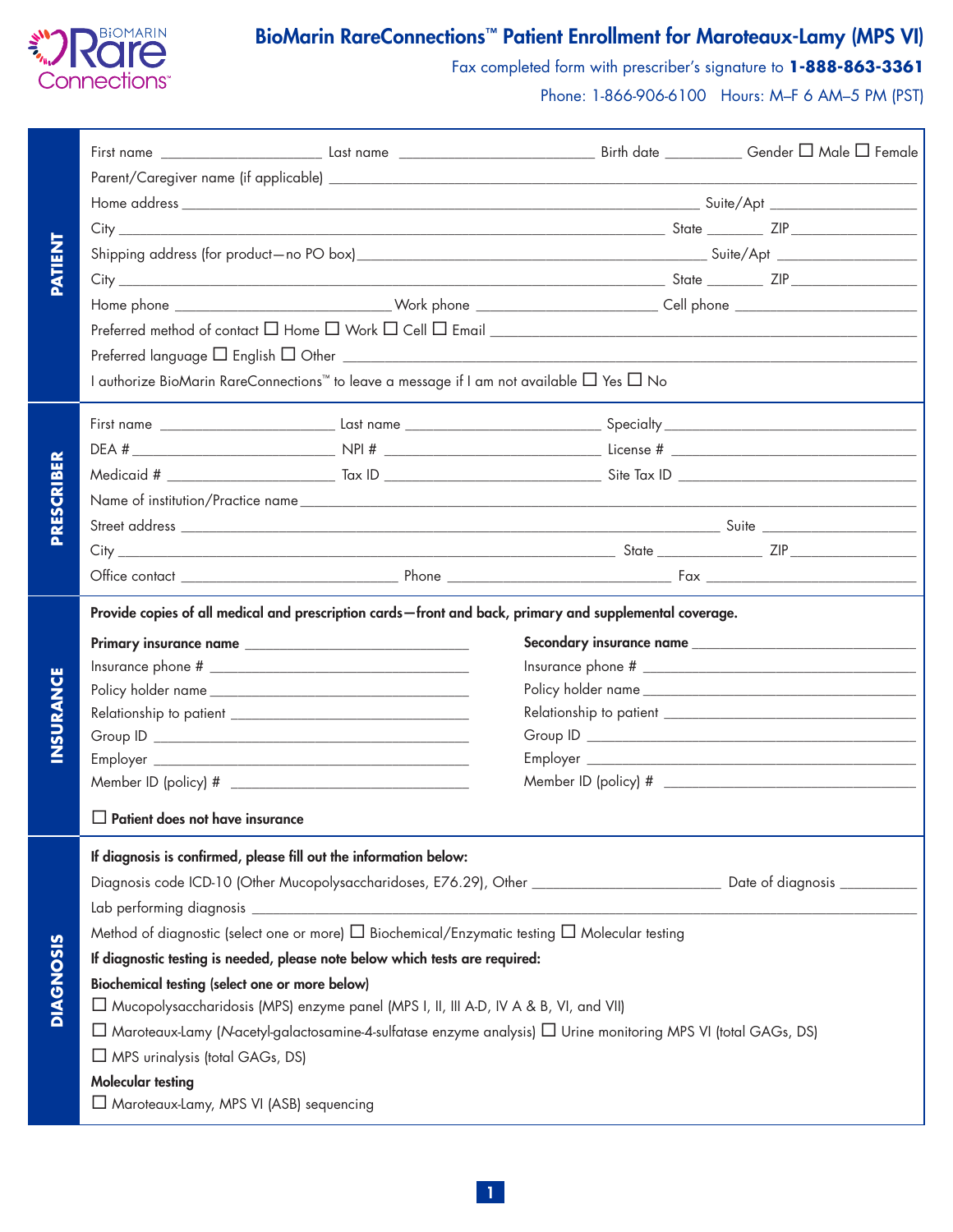## BioMarin RareConnections™ Patient Enrollment for Maroteaux-Lamy (MPS VI)

Fax completed form with prescriber's signature to **1-888-863-3361**

Phone: 1-866-906-6100 Hours: M–F 6 AM–5 PM (PST)

| Patient name |  |
|--------------|--|
|--------------|--|

Birth date \_

Optional tests or clinical measurements used only as additional information; not required.

|                                   |                                                                                                                                                                                                        | Category                                                                                                                                                                                                                                                                                                                                                                                                                                                                                                                                                                                                                                                    | <b>Test</b> | <b>Pretreatment</b><br>(completed) $\sqrt{}$ | <b>Pretreatment</b><br>(scheduled) $\sqrt{}$ | <b>Date</b> | <b>Results</b>                                                                                                                                        |  |  |
|-----------------------------------|--------------------------------------------------------------------------------------------------------------------------------------------------------------------------------------------------------|-------------------------------------------------------------------------------------------------------------------------------------------------------------------------------------------------------------------------------------------------------------------------------------------------------------------------------------------------------------------------------------------------------------------------------------------------------------------------------------------------------------------------------------------------------------------------------------------------------------------------------------------------------------|-------------|----------------------------------------------|----------------------------------------------|-------------|-------------------------------------------------------------------------------------------------------------------------------------------------------|--|--|
| <b>CLINICAL INFORMATION</b>       |                                                                                                                                                                                                        | Endurance                                                                                                                                                                                                                                                                                                                                                                                                                                                                                                                                                                                                                                                   | 6MWT        |                                              |                                              |             |                                                                                                                                                       |  |  |
|                                   |                                                                                                                                                                                                        |                                                                                                                                                                                                                                                                                                                                                                                                                                                                                                                                                                                                                                                             | <b>FVC</b>  |                                              |                                              |             |                                                                                                                                                       |  |  |
|                                   | Respiratory                                                                                                                                                                                            |                                                                                                                                                                                                                                                                                                                                                                                                                                                                                                                                                                                                                                                             | FEV,        |                                              |                                              |             |                                                                                                                                                       |  |  |
|                                   |                                                                                                                                                                                                        | Other (please specify)                                                                                                                                                                                                                                                                                                                                                                                                                                                                                                                                                                                                                                      |             |                                              |                                              |             |                                                                                                                                                       |  |  |
|                                   |                                                                                                                                                                                                        |                                                                                                                                                                                                                                                                                                                                                                                                                                                                                                                                                                                                                                                             |             |                                              |                                              |             |                                                                                                                                                       |  |  |
|                                   | For Use by In-Network Specialty Pharmacy Only-Not for Home Infusion                                                                                                                                    |                                                                                                                                                                                                                                                                                                                                                                                                                                                                                                                                                                                                                                                             |             |                                              |                                              |             |                                                                                                                                                       |  |  |
|                                   | Product name: NAGLAZYME® (galsulfase), concentrate for infusion, NDC #: 68135-020-01                                                                                                                   |                                                                                                                                                                                                                                                                                                                                                                                                                                                                                                                                                                                                                                                             |             |                                              |                                              |             |                                                                                                                                                       |  |  |
| PRESCRIPTION                      | Patient weight (kg) ___________ Date weight was measured ____________ Dose ___________ mg per week                                                                                                     |                                                                                                                                                                                                                                                                                                                                                                                                                                                                                                                                                                                                                                                             |             |                                              |                                              |             |                                                                                                                                                       |  |  |
|                                   | <b>Dispense</b>                                                                                                                                                                                        |                                                                                                                                                                                                                                                                                                                                                                                                                                                                                                                                                                                                                                                             |             |                                              |                                              |             |                                                                                                                                                       |  |  |
|                                   | Number of days' supply/Rx: □ 30 days □ 90 days Refills: <u>One (1) year</u>                                                                                                                            |                                                                                                                                                                                                                                                                                                                                                                                                                                                                                                                                                                                                                                                             |             |                                              |                                              |             |                                                                                                                                                       |  |  |
|                                   | Direction for use Infuse ________ mg every week in _______ mL normal saline over _______ hours                                                                                                         |                                                                                                                                                                                                                                                                                                                                                                                                                                                                                                                                                                                                                                                             |             |                                              |                                              |             |                                                                                                                                                       |  |  |
|                                   |                                                                                                                                                                                                        |                                                                                                                                                                                                                                                                                                                                                                                                                                                                                                                                                                                                                                                             |             |                                              |                                              |             |                                                                                                                                                       |  |  |
|                                   | Signature/Substitution permitted<br>Signature/Dispense as written<br>Date<br>Date<br>No stamps or initials: If you are a New York prescriber, please use an original New York State prescription form. |                                                                                                                                                                                                                                                                                                                                                                                                                                                                                                                                                                                                                                                             |             |                                              |                                              |             |                                                                                                                                                       |  |  |
|                                   |                                                                                                                                                                                                        | Preferred site of infusion                                                                                                                                                                                                                                                                                                                                                                                                                                                                                                                                                                                                                                  |             |                                              |                                              |             |                                                                                                                                                       |  |  |
|                                   | $\Box$ Prescribing physician's site of care office (if this is selected, please proceed to next section)                                                                                               |                                                                                                                                                                                                                                                                                                                                                                                                                                                                                                                                                                                                                                                             |             |                                              |                                              |             |                                                                                                                                                       |  |  |
| <b>SERVICE</b>                    |                                                                                                                                                                                                        |                                                                                                                                                                                                                                                                                                                                                                                                                                                                                                                                                                                                                                                             |             |                                              |                                              |             |                                                                                                                                                       |  |  |
|                                   |                                                                                                                                                                                                        |                                                                                                                                                                                                                                                                                                                                                                                                                                                                                                                                                                                                                                                             |             |                                              |                                              |             |                                                                                                                                                       |  |  |
| 뜻                                 | Provider's specialty                                                                                                                                                                                   |                                                                                                                                                                                                                                                                                                                                                                                                                                                                                                                                                                                                                                                             |             |                                              |                                              |             |                                                                                                                                                       |  |  |
| $\mathbf \sigma$<br><b>SITE</b>   |                                                                                                                                                                                                        |                                                                                                                                                                                                                                                                                                                                                                                                                                                                                                                                                                                                                                                             |             |                                              |                                              |             |                                                                                                                                                       |  |  |
|                                   |                                                                                                                                                                                                        |                                                                                                                                                                                                                                                                                                                                                                                                                                                                                                                                                                                                                                                             |             |                                              |                                              |             |                                                                                                                                                       |  |  |
|                                   |                                                                                                                                                                                                        |                                                                                                                                                                                                                                                                                                                                                                                                                                                                                                                                                                                                                                                             |             |                                              |                                              |             |                                                                                                                                                       |  |  |
| <b>PRESCRIBER<br/>DECLARATION</b> |                                                                                                                                                                                                        | <b>Prescriber declaration</b><br>I verify that the patient and prescriber information contained in this enrollment form is complete and accurate to the best of my knowledge and that I<br>have prescribed NAGLAZYME® (galsulfase) based on my professional judgment of medical necessity. I authorize BioMarin or its affiliated companies or<br>subcontractors to forward this prescription electronically, by facsimile, or by mail to a dispensing pharmacy chosen by the above-mentioned patient. I<br>case management. I understand that BioMarin may need additional information, and I agree to provide it as needed for purposes of reimbursement. |             |                                              |                                              |             | also authorize BioMarin to perform any steps necessary to obtain reimbursement for NAGLAZYME, including but not limited to insurance verification and |  |  |

Prescriber signature \_\_\_\_\_\_\_\_\_\_\_\_\_\_\_\_\_\_\_\_\_\_\_\_\_\_\_\_\_\_\_\_\_\_\_\_\_\_\_\_\_\_\_\_\_\_\_\_\_\_\_\_\_\_\_\_\_\_\_\_\_\_\_\_\_\_\_\_\_\_\_ Date \_\_\_\_\_\_\_\_\_\_\_\_\_\_\_\_\_\_\_\_\_

**B:OMARIN** © 2017 BioMarin Pharmaceutical Inc. All Rights Reserved. USNGZ0002 0517 2